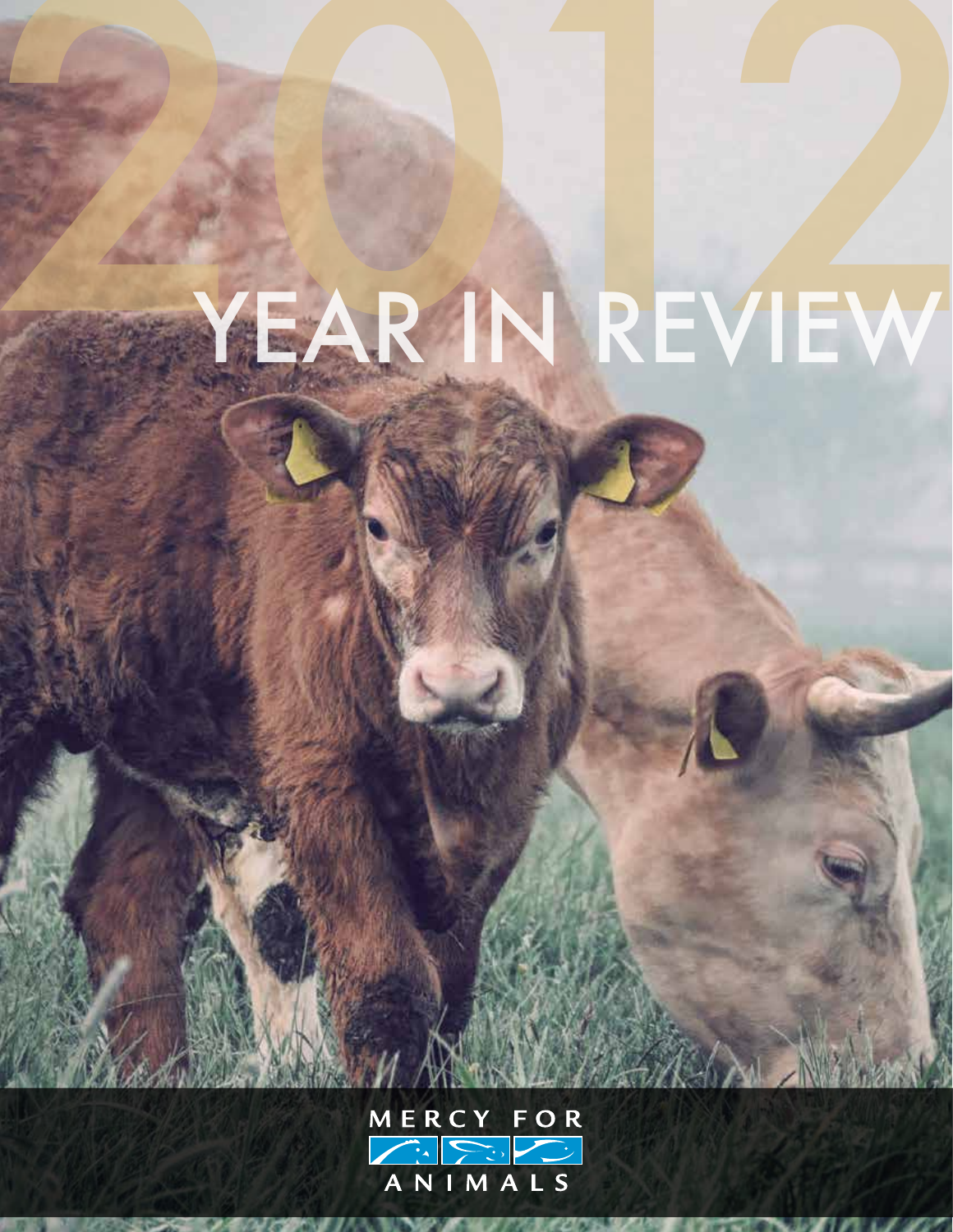## THANK YOU



Dear Friends,

#### 2012 was truly a groundbreaking year at

Mercy For Animals. In the last 12 months we have opened the hearts and minds of tens of millions of Americans to the plight of animals who suffer behind the closed doors of our nation's factory farms, livestock auctions, and slaughterhouses. Our undercover investigations have cast a bright light on abusive practices, and our legal advocacy efforts have led to arrests, prosecutions, and historic convictions of animal abusers.

Our brand new corporate outreach department is giving animals a muchneeded voice in the boardrooms of some of the country's largest and most powerful companies. In the past year, MFA has pressured major corporations—including Costco, Kmart, and Kraft Foods—to implement new policies that will reduce the suffering of millions of pigs and cows.

MFA's educational outreach campaigns are helping consumers from coast to coast see farmed animals in a new light. Through

#### grassroots outreach events, humane education workshops, and compelling advertising campaigns, MFA is inspiring a new generation to explore a vegan lifestyle.

Our efforts are having an impact—exposing cruelty and motivating change. As public awareness continues to grow regarding factory farming, the demand for meat is finally on the decline, meaning that hundreds of millions of animals will be spared the horrors of industrial animal agriculture.

This hard-fought progress has been made possible because of you—MFA's cherished members. Every day I am grateful to each of you for your generous and unwavering support. Together we are truly building a kinder future for all creatures. Thank you for paving the way.

With gratitude,

Nathan Runkle Executive Director



It is my belief that, on a dollar-for-dollar basis, MFA does more to reduce suffering than any group out there by focusing exclusively on "food animals," then utilizing considerable volunteer labor and marshaling media attention to their investigations. As longtime donors, it is our honor to continue our support of their efforts. They bring meaning to our money.



Mercy For Animals are relentless crusaders in the fight for animal liberation. They will go down in the history books for changing the way people perceive animals, particularly animals raised for food. They are true freedom fighters.

Simone Reyes



MFA is the real deal. They are a group of people dedicated to helping animals by exposing farm animal cruelty. It is a small, effective group, producing very good results for the money given to them. I totally support what they do.

Ady Gil



We support MFA because of their tireless and effective work in giving farm animals a voice and in making sure that consumers know just how much these animals suffer to provide a food source that isn't even necessary for human health. The 21st century will certainly be remembered as one that greatly benefited animals, and MFA is a leader in making this happen.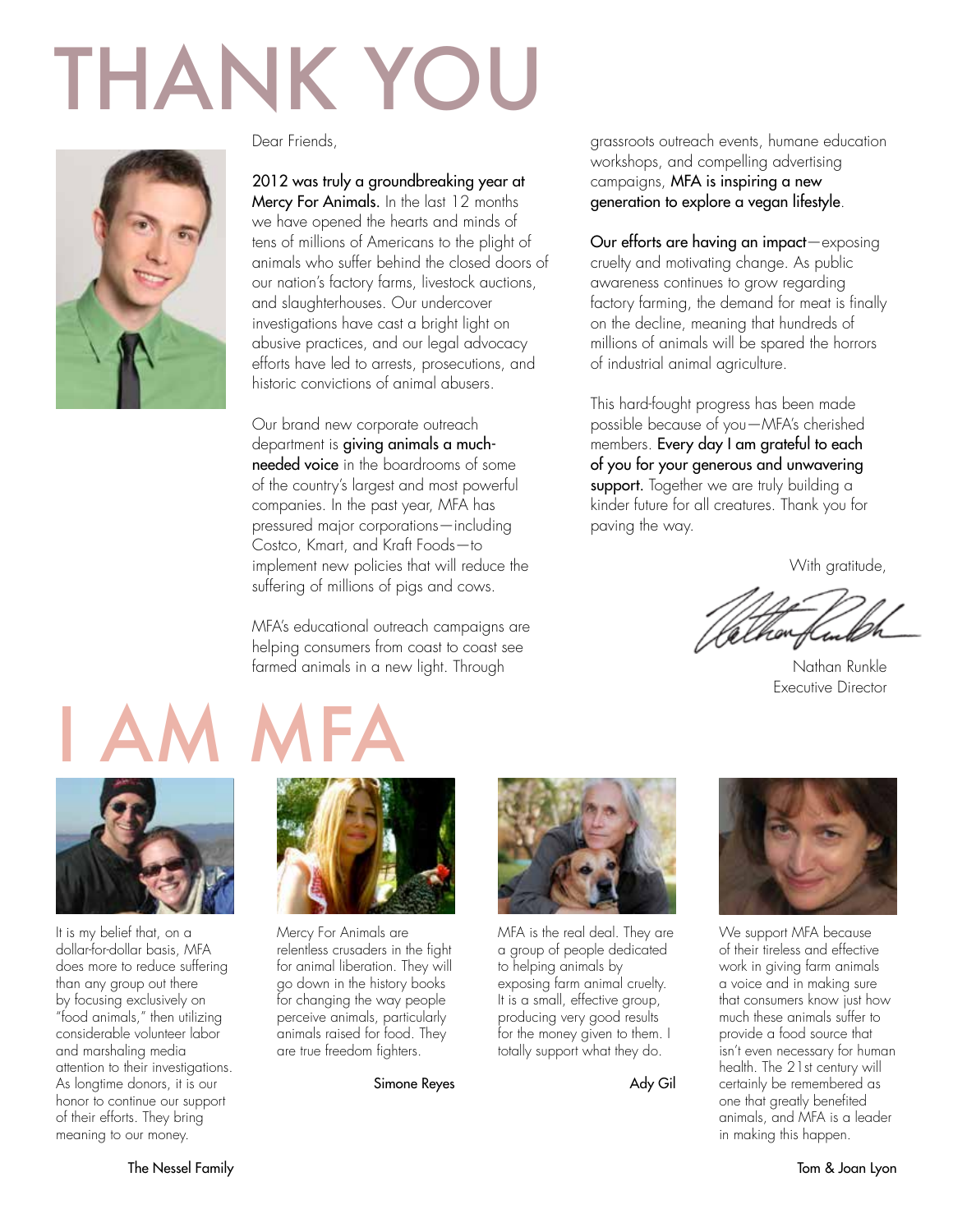### MAPPING **COMPASSION**



### YEAR IN NUMBERS

In 2012, MFA boasted over 100,000 members, 15 full-time employees, 40 interns, 5 undercover investigations, 9,000,000 viewers reached by pro-veg advertisements, nearly 2,000 outreach events in over 150 cities, 1,000,000 pieces of literature distributed, 300 blog posts, 120,000 Facebook friends, 3,000,000 unique website visitors, and over 2,000 news stories worldwide about MFA's work.

And those numbers have led to demonstrable change—sparing real animals from lives of cruelty and neglect on factory farms. According to the USDA, per capita meat consumption and demand is anticipated to drop dramatically again in 2013! Americans are expected to eat an estimated 600 million fewer chickens, at least 6 million fewer cows, 12 million fewer pigs, and 22 million fewer turkeys.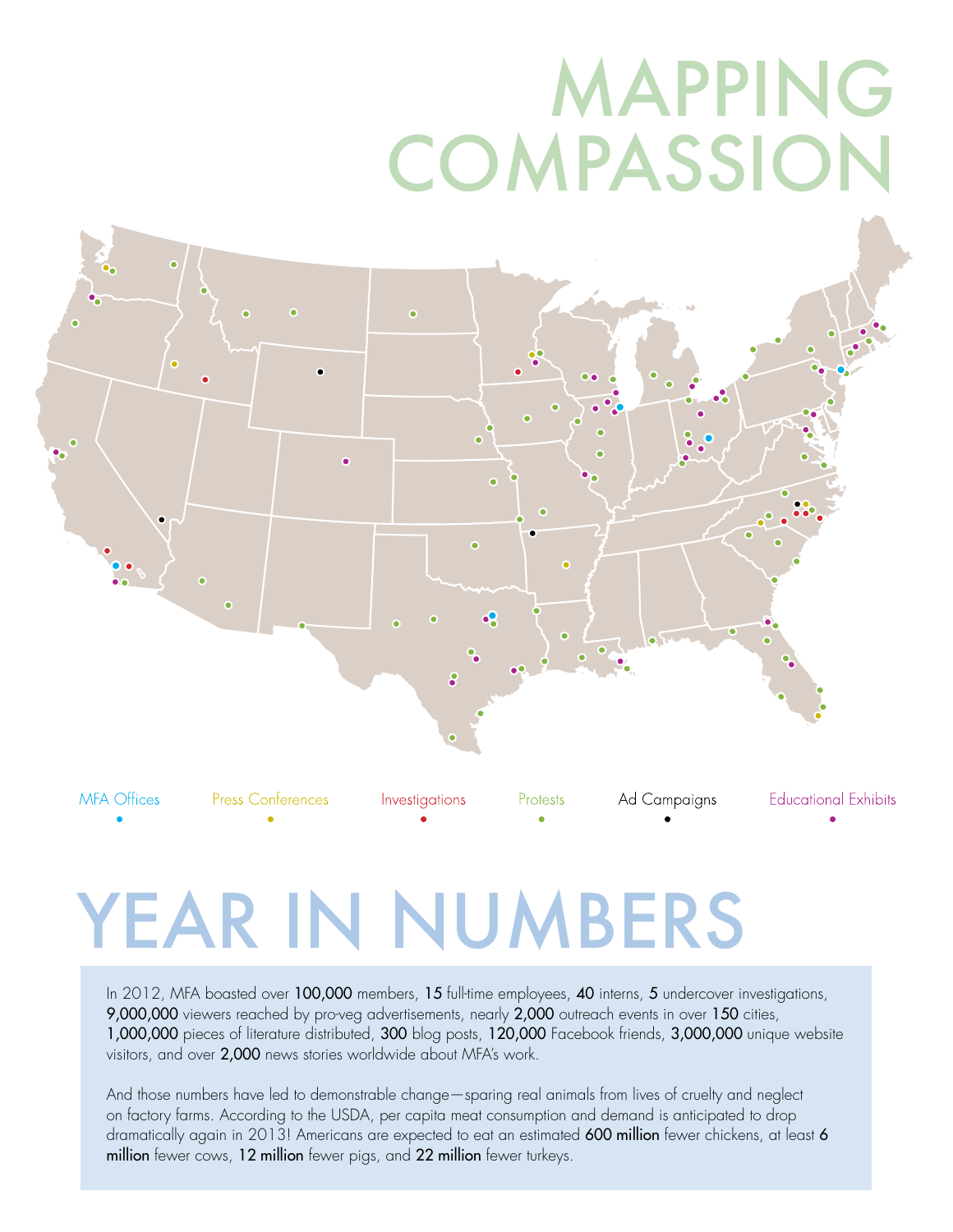

I support Mercy For Animals because they are so very effective in their investigations of animal abuse. They have been responsible for arrests, prosecutions, and convictions. Anyone who contributes to Mercy For Animals can be sure that he or she will get their money's worth!

Bob Barker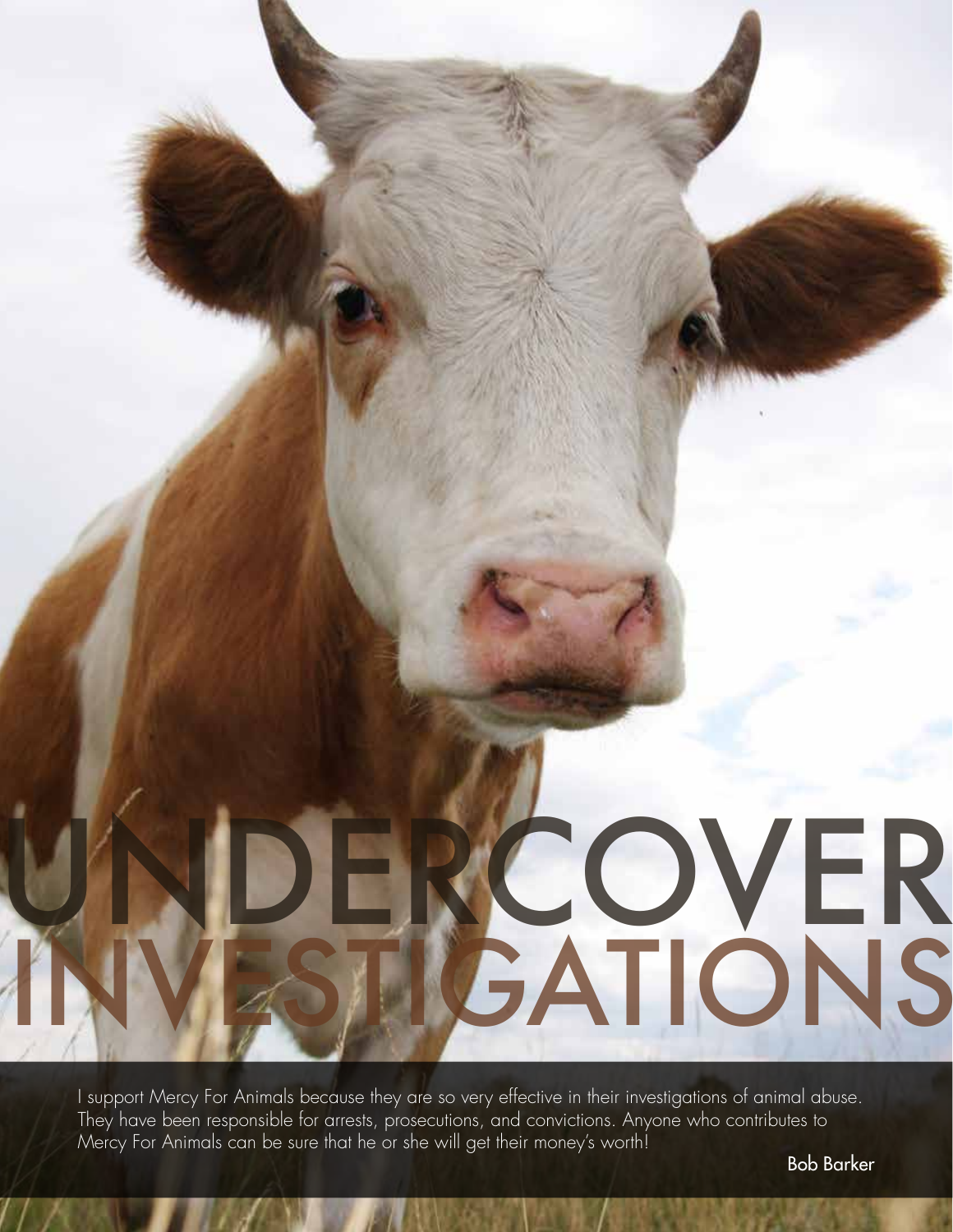Recent research shows that MFA's groundbreaking investigations are having a dramatic impact on American meat consumption through increased media exposure of animal welfare issues. According to a study conducted for the meat industry by livestock economists at Kansas State University and Purdue University, consumer demand for all types of meat is negatively impacted when media attention is given to farmed animal protection issues.

In 2012, MFA's hard-hitting undercover investigations exposing cruel and inhumane practices in the meat, dairy, and egg industries routinely received widespread media coverage, reaching millions of consumers around the world. MFA remains a major driving force behind the burgeoning awareness about factory farming issues and the dramatic shift in consumer attitudes and meat consumption.

### Butterball Busted – Again

Two MFA investigations inside Butterball turkey factory farms revealed workers violently kicking and stomping on turkeys, dragging them by their wings and necks, slamming them into transport crates, and leaving turkeys to suffer from serious untreated injuries and infections.

Garnering headlines across the country, from CNN, FOX, NBC, and CBS, to news giants United Press International, The Associated Press, Reuters, and USA Today, MFA's Butterball investigations exposed millions of American consumers to the criminal cruelty to animals that runs rampant behind the closed doors of Butterball's factory farms.

In a Los Angeles Times online poll, the majority of respondents said that these investigations would lead them to push their shopping carts past the Butterball turkeys for Thanksgiving.

### California Auction Atrocities Exposed

After MFA exposed workers throwing, beating, stomping on, and kicking animals at Ontario Livestock Sales, one of the oldest and largest livestock auctions in southern California, the city of Ontario's mayor and a senior councilmember declared the abuse "shocking" and called for the owner and employees to be prosecuted to the fullest extent of the law. "Downed" animals—those too sick or injured to walk—were documented being sold, transported, and left to slowly suffer and die in clear violation of California law.

### Walmart's Crated Cruelty

UNDER THE CONFIDENTIAL CONTINUES.

INVESTIGATIONS IN THE EXPERIMENT STATE OF STRUCK

An MFA investigation into Christensen Farms-a Walmart pork supplier and one of the country's largest pork producers—documented thousands of pregnant pigs confined to filthy, metal gestation crates so small they were unable to even turn around for nearly their entire lives. Covert footage caught workers slamming piglets headfirst into the ground, ripping out their testicles, and cutting off their tails without painkillers.

Coupled with a public pressure campaign aimed at encouraging Walmart to end the use of gestation crates in its pork supply chain, this hard-hitting investigation captured headlines across the country and inspired some of Hollywood's leading stars to speak out, including Emmy Award-winning host of The Price Is Right Bob Barker, who narrated the investigation video and encouraged Walmart to follow the lead of Safeway, Kroger, and its other competitors in taking a stand against cruel gestation crates.

### The Dark Side of Dairy

Hidden-camera video footage secretly recorded by an MFA undercover investigator at Bettencourt Dairies one of the largest dairy factory farms in the United States—exposed sick or injured cows suffering from open wounds, broken bones, and infected udders left to languish without veterinary care, and workers viciously beating and shocking cows, violently twisting their tails in order to deliberately inflict pain, and dragging a downed cow by her neck using a chain attached to a tractor.

In a joint statement, Dr. Bernard Rollin, a distinguished professor of animal sciences at Colorado State University, and William Wailes, a dairy specialist and head of the Department of Animal Sciences at Colorado State University, declared: "Of the dozens of such videos that we have watched, this one was the most horrific and the most upsetting. ... Never have we seen such outright sadistic pleasure taken by workers in animal suffering."

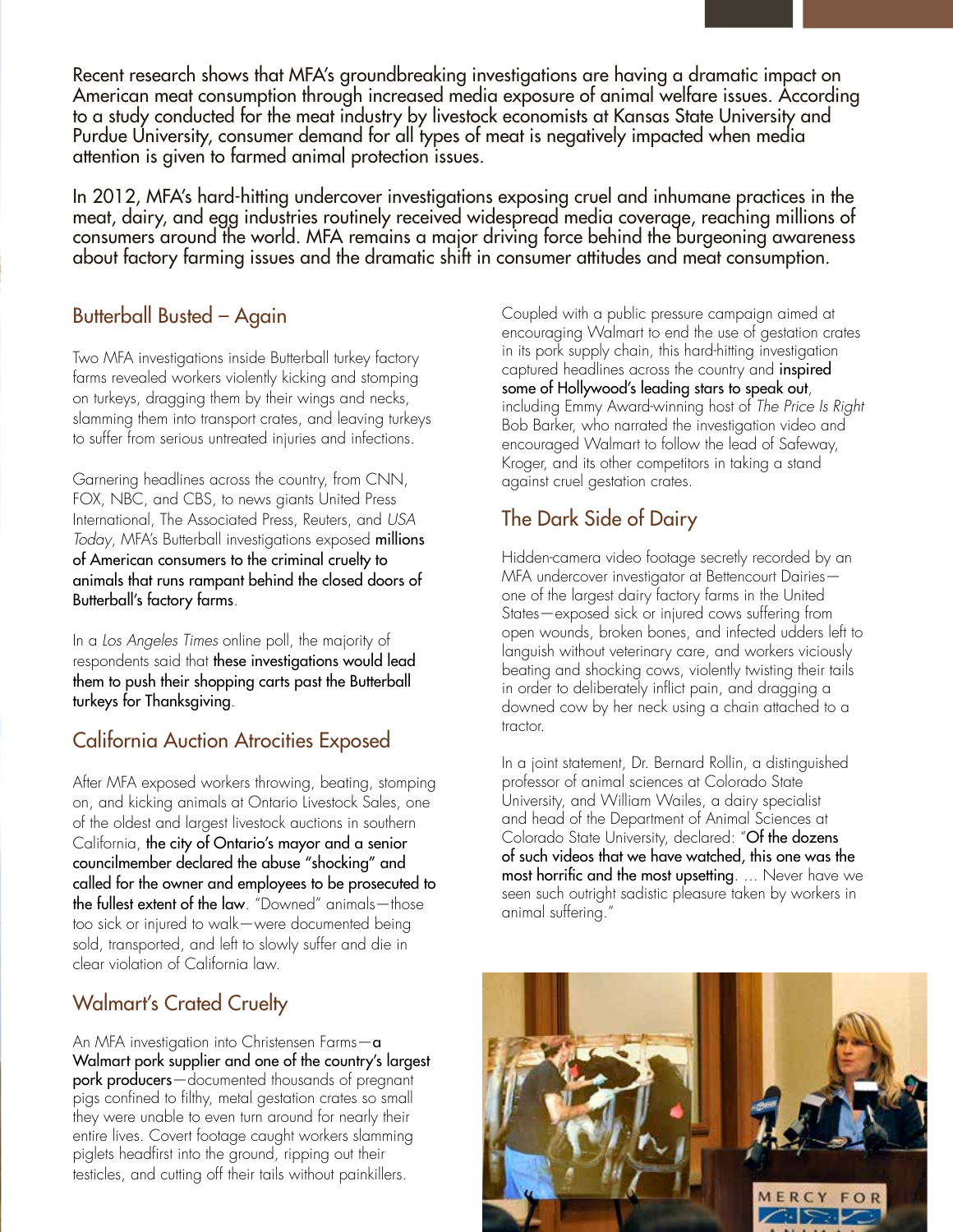

Mercy For Animals are my heroes. I am proud to be an active member of their compassionate army.

Russell Simmons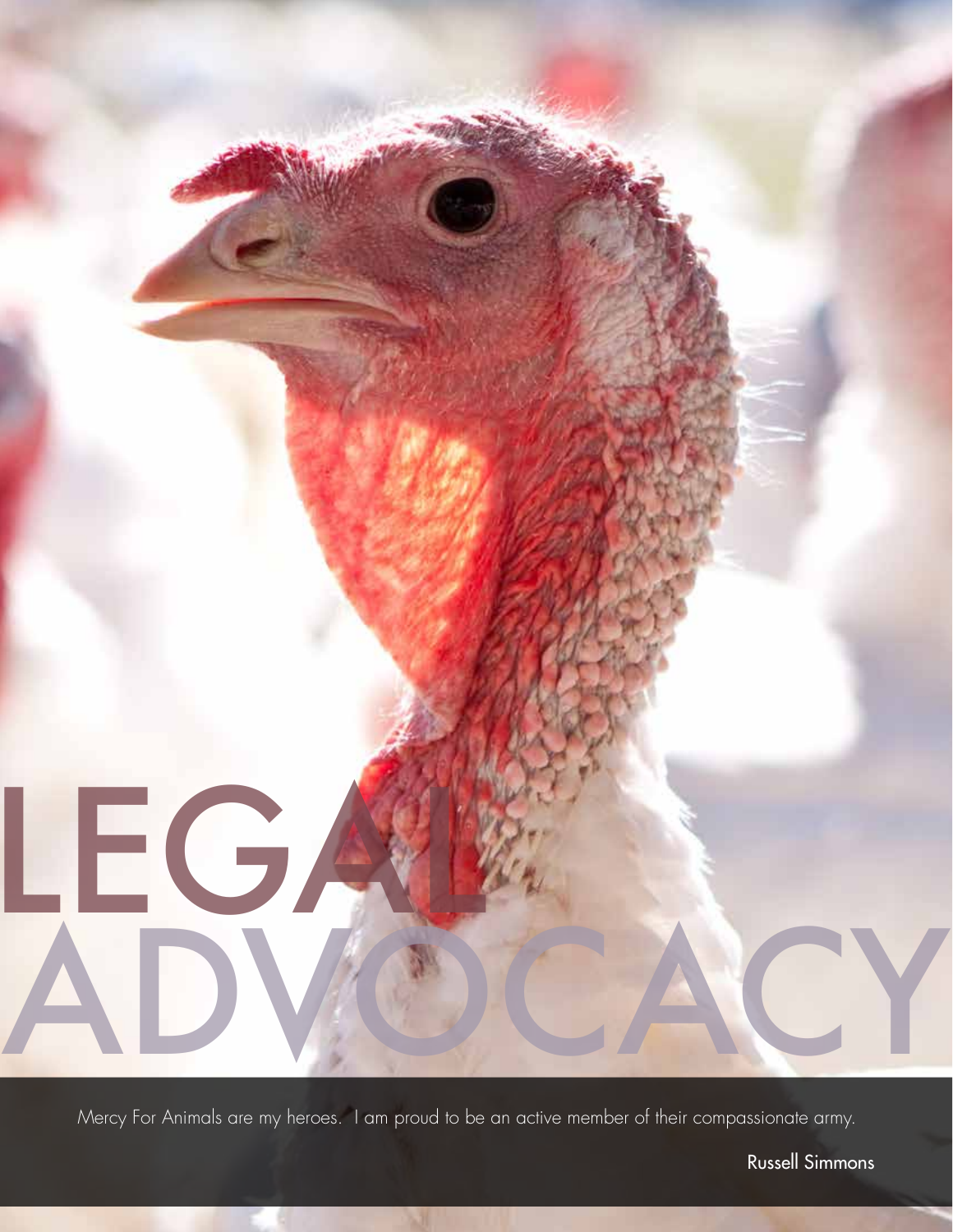In 2012, MFA established a legal advocacy department to strengthen its efforts on behalf of farmed animals by: pushing for enforcement of animal protection laws; outlawing cruel factory farming practices; using civil litigation as an advocacy tool for punishing factory farms' fraudulent, deceptive, and often illegal conduct; and holding the government accountable for its charge of regulating the agricultural industry.

This year, MFA's legal advocacy work has led to a staggering number of animal cruelty arrests and convictions, sending a clear message to the meat, dairy, and egg industries that animal abuse will not be tolerated.

### Historic Criminal Convictions

In a move virtually unprecedented in the nation, law enforcement in Hoke County, NC, conducted a twoday raid of a Butterball turkey facility in Shannon, NC, following MFA's investigation. Subsequently, five Butterball employees were arrested and charged with criminal cruelty to animals. These prosecutions led to a monumental victory: the first-ever felony conviction for cruelty to factory-farmed poultry in US history.

MFA's investigation also helped to uncover shocking government corruption in North Carolina. A top-level state Department of Agriculture employee pled guilty to two misdemeanor offenses for tipping off Butterball before the raid and then lying to law enforcement about her actions.

### Slaughterer Jailed – Animals Rescued

Roberto Celedon ran an illegal slaughter operation in Los Angeles until he was brought to justice.

The undercover footage—some of the most gruesome evidence of animal abuse to be obtained by MFA prompted LA County animal control officers to raid Celedon's facility and seize dozens of sick and injured animals. While those animals have been given a second chance at life at a farmed animal sanctuary, Celedon was convicted of felony cruelty to animals and sentenced to ninety days in county jail and five years of probation. He was also ordered to pay fines in excess of \$4,000, complete 48 animal cruelty classes, and refrain from owning any animals.

### Livestock Auction Goes Down

MFA's investigation of **Ontario Livestock Sales** was a wake-up call to the world that farmed animal cruelty doesn't just occur in factory farms and slaughterhouses. At this Ontario, CA-based auction, MFA documented heartbreaking abuse of animals, many of whom were too sick to stand up or walk on their own.

Once again, based on the compelling evidence and legal research presented by MFA, law enforcement was quick to respond. The owner of the auction and seven of his employees were charged with a staggering twenty-one counts of animal cruelty.

### Charges Filed in Idaho Dairy Case

MFA's undercover investigation of the largest dairy producer in Idaho revealed such shocking and unspeakable cruelty that officials at the Idaho Department of Agriculture referred the case to the local district attorney for criminal prosecution.

Law enforcement immediately issued arrest warrants for three Bettencourt Dairies employees—an unprecedented move in the nation's third-largest dairy-producing state. The case is ongoing.

### Ag-Gag Fight Heats Up

In response to MFA's increasing successes at exposing its dirty deeds, the agricultural industry is taking desperate measures to hide its cruel practices from public view. In 2012, ten states introduced so-called "ag-gag" legislation, aimed at criminalizing undercover investigations. Thanks in major part to the efforts of MFA and our supporters, seven of these ag-gag bills were defeated. Three passed.

MFA is aggressively working to file lawsuits to challenge these ag-gag laws. Our fight against the oppressive legislation has helped generate national media exposure and interest in farmed animal protection issues, including in-depth profile pieces on ABC's *Nightline*, in *Time* magazine, and on CNN.

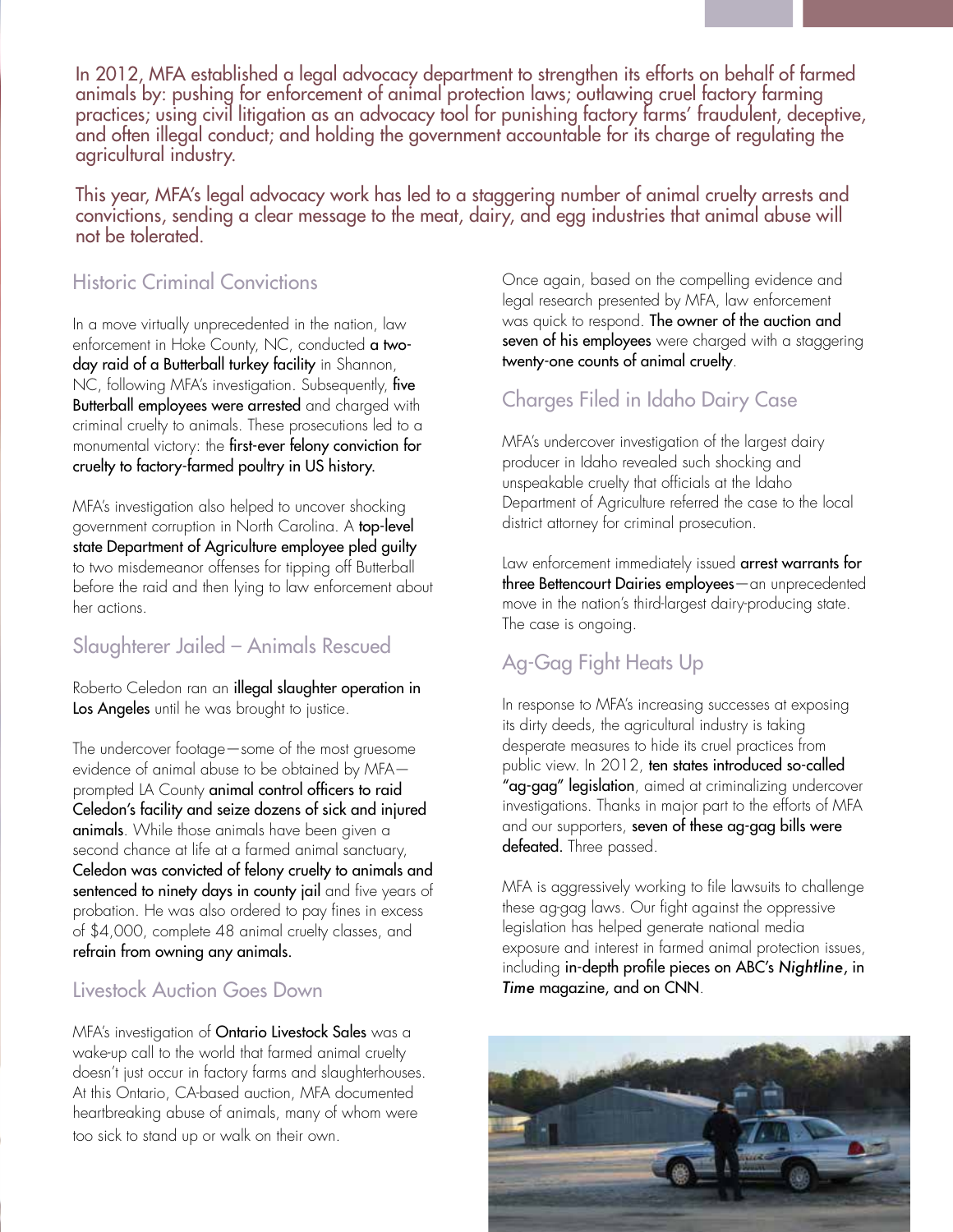## OUTREACH CORPORATE

Mercy For Animals investigations are making headlines and changing the way people think about food, and forcing big companies to change their ways through public pressure.

 $t$   $\sim$   $t$   $\sim$   $t$   $\sim$ 

Emily Deschanel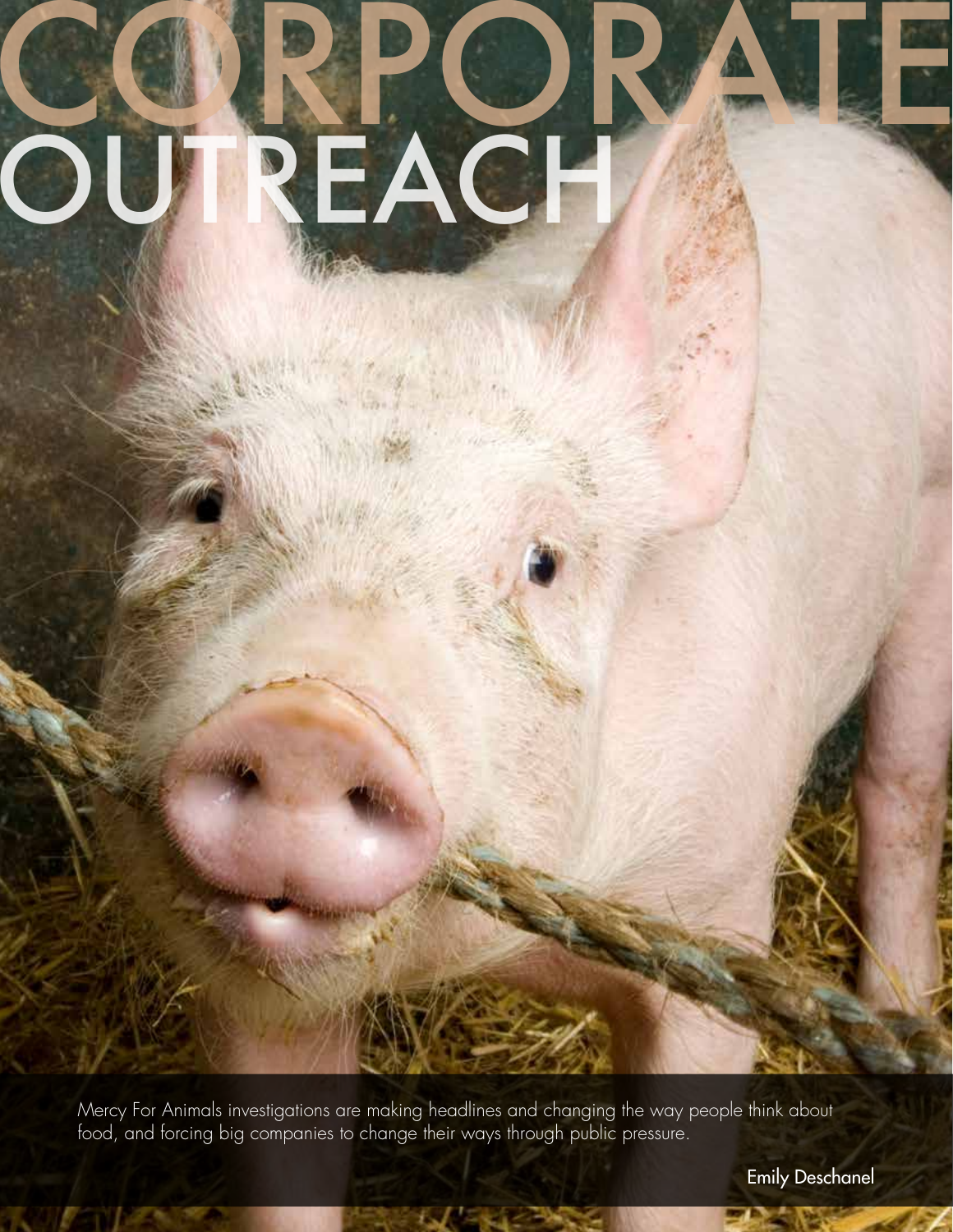In 2012, MFA launched its corporate outreach department with the aim of working with the largest corporations in the country in order to effect the most positive change for the greatest number of farmed animals. In just six months, our efforts have already led to historic announcements and meaningful policy changes by some of the nation's largest food retailers.

### Grocers Ditch Gestation Crates

 $\begin{bmatrix} \phantom{-} \end{bmatrix}$ 

After months of behind-the-scenes discussions with MFA regarding the inherent cruelty of gestation crates, Sears/ Kmart, the third-largest discount retailer in the world, and Costco Wholesale, the second-largest retailer in the US, committed to completely eliminating the use of these abusive crates in their pork supply chains. MFA was also instrumental in convincing Safeway, the second-largest supermarket chain in the US, to become the first supermarket chain to announce its plan to phase out gestation crates.

Thanks to these commitments by Safeway, Costco, and other retail giants, it is now clear to the pork industry that it's only a matter of time before gestation crates are eliminated nationwide. According to Andy Vance, an agriculture journalist with the Angle, "The controversy over sow stalls rages on, but for all intents and purposes, the train has left the station, and one could argue that time, effort and money spent fighting a move away from gestation stalls is wasted." The Western Producer, another agriculture publication agreed, stating in June: "You'd have to have rocks in your head to build a new sow barn with gestating sow stalls."

### Walmart Cruelty Campaign Takes Off

While the nation's largest food retailers increasingly pledge to eliminate cruel gestation crates from their pork supply chains, Walmart—the world's largest retailer continues to support this blatant form of animal abuse. After months of negotiations and discussions with the mega-corporation failed to yield meaningful progress, MFA released a shocking undercover investigation exposing animal abuse at a Walmart pork supplier. The investigation video, narrated by Bob Barker and aired nationwide by leading media outlets, encourages Walmart to follow the lead of its competitors in taking a stand against gestation crates.

Following the investigation, MFA launched an aggressive nationwide campaign. More than 80,000 people have since signed MFA's petition to Walmart's top executives. As part of the grassroots campaign against Walmart, MFA launched a nationwide, 67 city, three-month protest tour—featuring a 10-foot-tall bloody replica pig in a gestation crate. The events drew hundreds of advocates and massive media attention to the plight of animals killed for Walmart's pork.

To literally drive home the campaign's message to Walmart's top executives, **MFA unveiled a mobile** billboard that circled the company's corporate headquarters. The billboard featured heartbreaking photos of sows confined to gestation crates and read, "Walmart: Stop Torturing Pigs."

This hard-hitting campaign has not only captured headlines across the country, it has inspired some of Hollywood's leading stars to speak out against Walmart's cruelty to pigs. A-list celebrities, including Ryan Gosling, Kristen Bell, and Zooey Deschanel, all joined MFA and signed an open letter that was delivered directly to Walmart's CEO.

### Kraft Cracks Down on Tail Docking

Following discussions with MFA and the release of our undercover investigation at one of the company's major dairy suppliers, Kraft Foods made the historic commitment to require all of its dairy suppliers to phase out the cruel practice of tail docking cattle. As the largest food and beverage company in North America, Kraft's announcement to ban the tail docking of cows in its supply chain sent shock waves throughout the dairy industry and could finally put an end to this cruel and outdated practice.

### Laying the Foundation for Progress

MFA's corporate outreach department is currently corresponding with more than 100 grocery stores, fast-food restaurants, manufacturers and other major food companies about the elimination of cruel gestation crates and veal crates, the implementation of dairy cattle care standards, and other important issues that will continue to lead to corporate policy changes and significant reductions in farmed animal suffering.

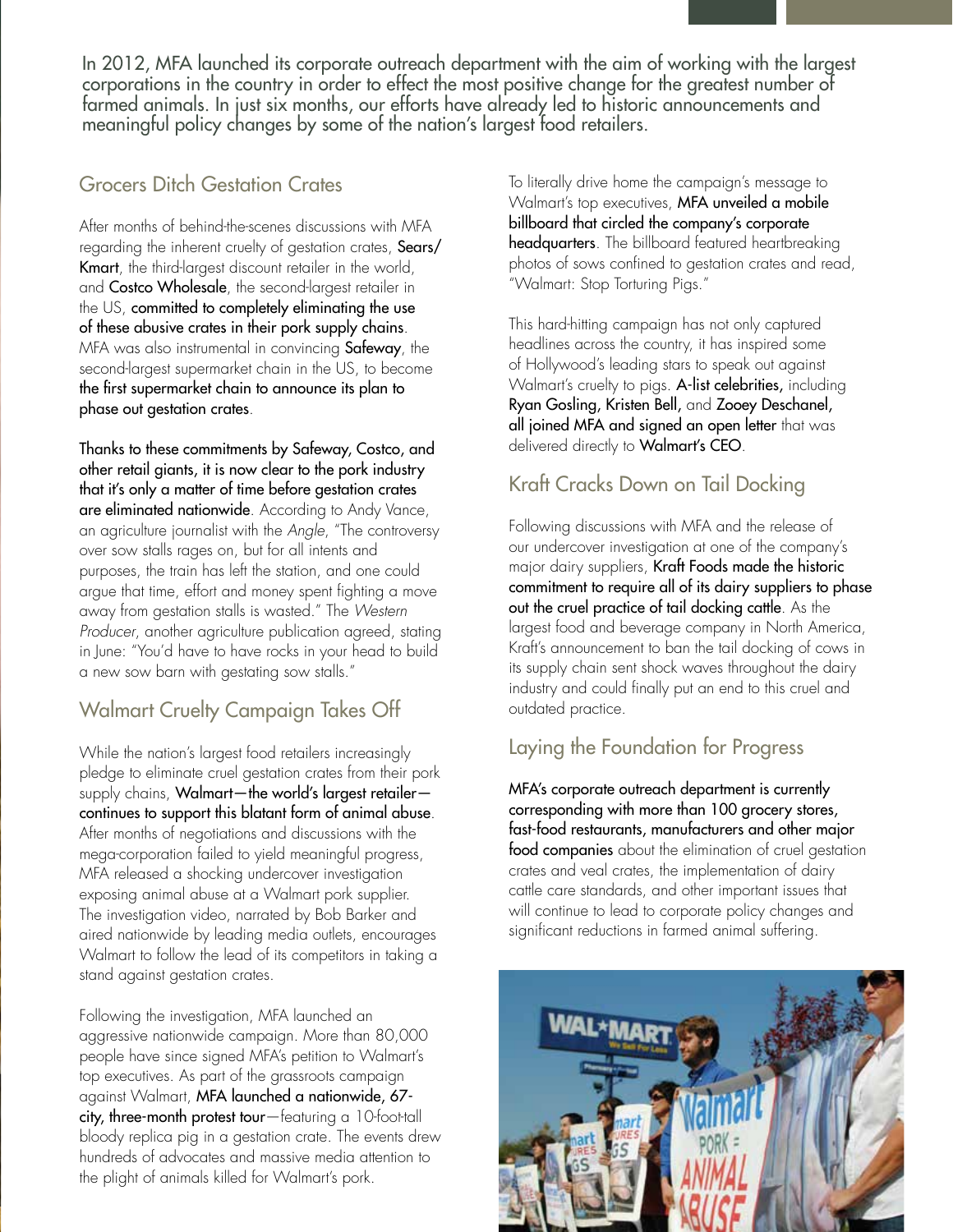

When I donate to MFA, I know it's money well spent. Smart, savvy, and effective, they educate millions, spread compassion, and evoke change. I love Mercy For Animals!

Rory Freedman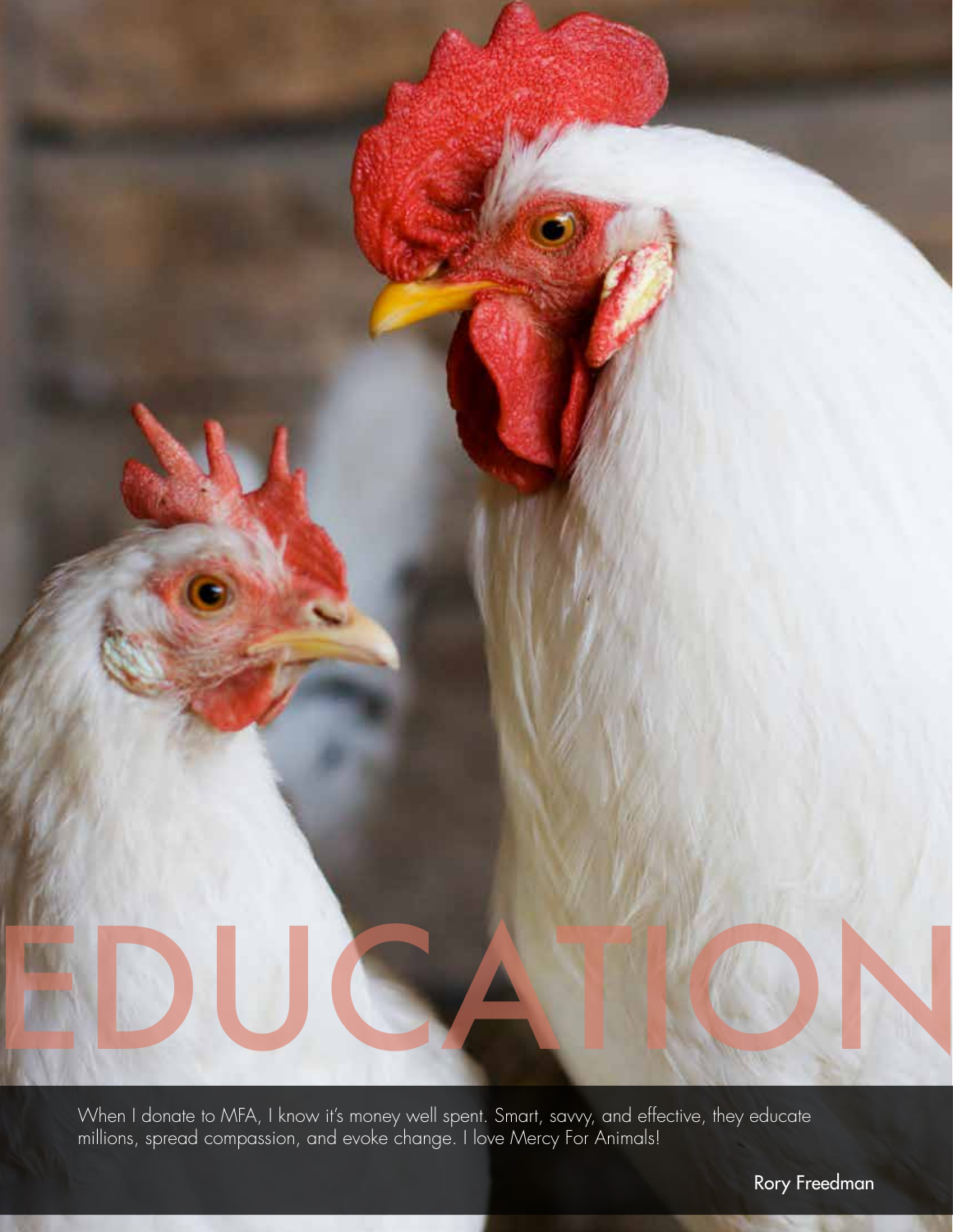MFA's education department had a groundbreaking year—reaching more people than ever before with information on the cruelty animals face on factory farms. Our efforts inspired legions of people to adopt a vegan diet, sparing countless animals lives of pain, deprivation, and misery. Spearheaded by our grassroots coordinators, volunteers, and interns working diligently in our New York City, Chicago, Los Angeles, Columbus, and Dallas offices, MFA held thousands of educational outreach events, humane education lectures, video screenings, and other grassroots events to inform and inspire. Our media and advertising campaigns also reached millions of Americans.

### Taking It to the Streets

In 2012, MFA conducted nearly 2,000 outreach events across the country, distributing close to one million pieces of pro-vegan literature at college campuses, festivals, and Earth Day events, inspiring many of tomorrow's leaders to transition to vegan lifestyles.

### The Power of Paid-Per-View

MFA's advocacy centers nationwide pursued an innovative outreach approach: paying potential vegans \$1 to watch a 4-minute version of our hard-hitting documentary Farm to Fridge. Our team held over 50 Paid-Per-View events across the country and reached over 5,000 people with a message of compassion many of whom pledged to give up meat on the spot.

### Celebrating Compassion and Diversity

For the seventh consecutive year, MFA took a stand for kindness and justice for all, marching in pride parades in New York City, Chicago, Los Angeles, Dallas, Houston, Cleveland, and Columbus, OH. Marchers distributed tens of thousands of pro-vegan leaflets to the huge crowds of social justice-minded parade-goers. Marching behind a banner declaring, "No one is free when others are oppressed," hundreds of dedicated MFA volunteers displayed their commitment to creating a kinder world for all beings.

### National Puppy Burger Tour

Mercy For Animals held 32 head-turning demonstrations in 14 states, asking the public why we call some animals "pets" and others "dinner." Our "Why Love One but Eat the Other?" tour, featuring MFA's newest pro-vegetarian mascot—a 10-foot-long inflatable puppy crammed inside a bun—generated dozens of media stories across the country and caught the attention of countless passersby. The tour culminated in a 4th of July protest at the annual Nathan's Famous International Hot Dog Eating Contest, a barbaric display of gluttony that draws nearly 50,000 live spectators and over 2 million ESPN viewers worldwide.

### MFA Expands TV Ad Campaign

MFA expanded our provocative pro-vegan television ad campaign, which had already reached millions of teens and young adults from coast to coast on MTV, to include even more channels, including Bravo, VH1, Oxygen, E!, and more. The spots have also gone viral on YouTube, generating hundreds of thousands of additional views online.

### Education for a Kinder Tomorrow

Utilizing our skilled team of humane educators, MFA presented over 100 inspiring educational programs at high schools, colleges, conferences, corporate forums, and more, informing thousands of inquiring minds about how our food choices affect the environment, human health, and billions of farmed animals.

### Vegan Thanksgiving Campaign

On the heels of MFA's investigation into Butterball, we launched a powerful new television ad campaign leading up to Thanksgiving Day, providing an important consumer warning to nearly one million viewers about Butterball employees' criminal animal cruelty convictions. The poignant ad, which aired on MTV, Food Network, and E! in Chicago, Los Angeles, and Raleigh-Durham, NC—home to Butterball's headquarters—also marked the launch of MFA's new Thanksgiving website, PardonATurkey.com. The site is packed with scrumptious vegan holiday recipes, fascinating facts about turkeys, and a pledge to "pardon a turkey" and enjoy a delicious vegetarian Thanksgiving this year.